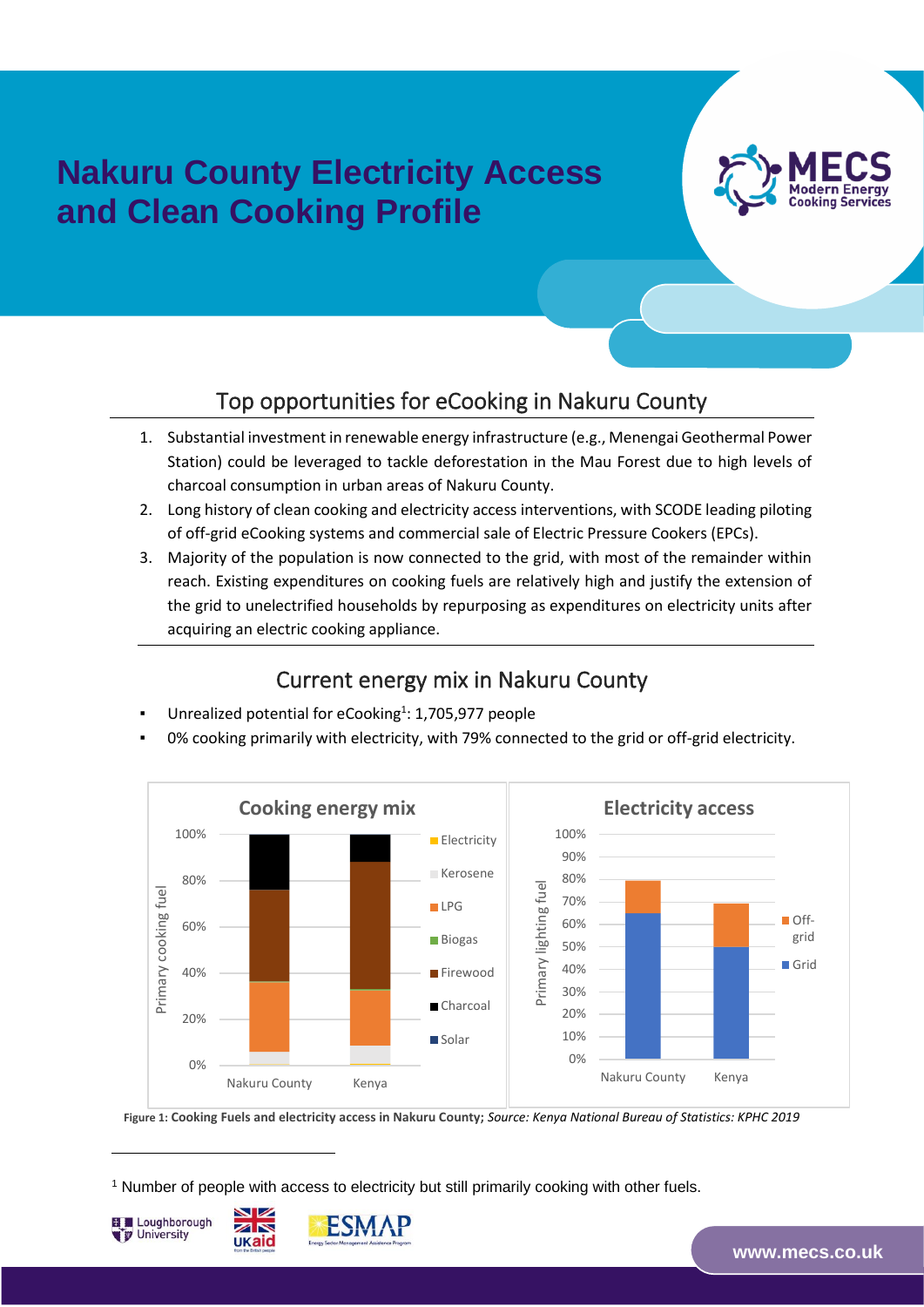**KENYA:** NAKURU COUNTY PROFILE



**Figure 2: Map of Nakuru County**

# Background

Nakuru County is a cosmopolitan County hosting approximately 2.16 million according to the 2019 census report (KNBS, 2019). About 54.2% of Nakuru residents live in rural areas, whereas 45.8% live in urban areas. The poverty levels are relatively still high in Nakuru County. Compared to the National poverty level, at 36.1 percent, Nakuru County's general poverty level is relatively below this national rating at 29.1 percent. Nakuru County covers approximately 7,498.8 Km² inland area size and has eleven subcounties (KNBS, 2019). While playing host to

numerous renewable energy resources such as solar, wind, and geothermal, many residents still rely on biomass for cooking fuels. The major economic activities within Nakuru County are; agribusiness, financial services, and tourism as highlighted in the Nakuru County Integrated Development Plan 2018-2022 (CIDP, 2018). Nakuru's economy is built around agriculture, accounting for approximately 60% of total economic activity. The County's Gross Domestic Product (GDP) is estimated at Kshs. 613 billion (at current prices), accounting for 6.9% of Kenya's GDP (KNBS, 2019).



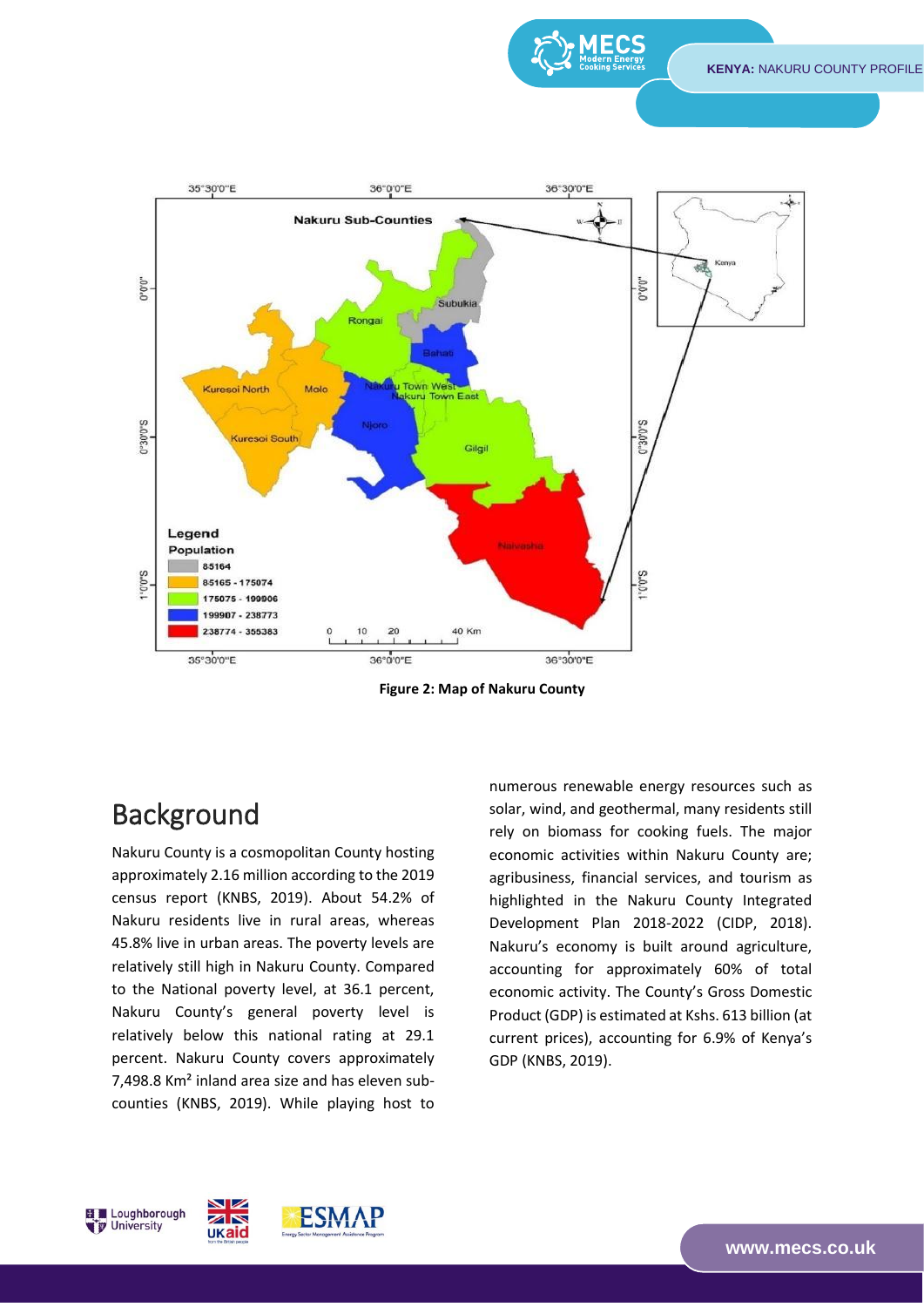

TRANSITIONS



**Figure 3: Sub County Electricity access status in Nakuru**

# Cooking & electrification landscape

The landscape in clean cooking is still dominated by international and national policies with the County's policies slowly emerging (Nakuru County Government, 2018). Guided by the National Energy Act 2019 and the international SDG 7 ambitions, the County Government of Nakuru has developed draft County Energy strategies and plans for 2020 with clean cooking ambitions set to have all residents gaining access to clean cooking energy by 2030.

The rapid population growth and urbanization in Nakuru County is an indication of a rising number of households. Every household uses some form of energy in cooking and it's an opportunity to promote clean cooking options, especially electric cooking. In other words, the rapidly growing population in the County directly implies

increasing cooking energy demands and thus presents an opportunity for the County and stakeholders to invest in clean cooking energy options (KNBS, 2019).

The high rate of electric coverage in Nakuru at 88.5 percent with 64 percent of the households connected to electricity in itself presents an opportunity for electric cooking. A few years ago, the rate of electricity access in Nakuru County was at 34 percent and due to the rapid electrification initiatives in the recent past, the rate of household access to electricity has improved and is targeted to be more than 80 percent shortly and this presents an opportunity to enhance electric energy use in cooking (Nakuru County Government, 2018).

While the use of biomass firewood (46%) is still common in Nakuru County, the use of other fuels in cooking such as LPG (30%), charcoal (23%), and biogas (1%) is also reported by 2020 study conducted under the Sustainable Energy Access

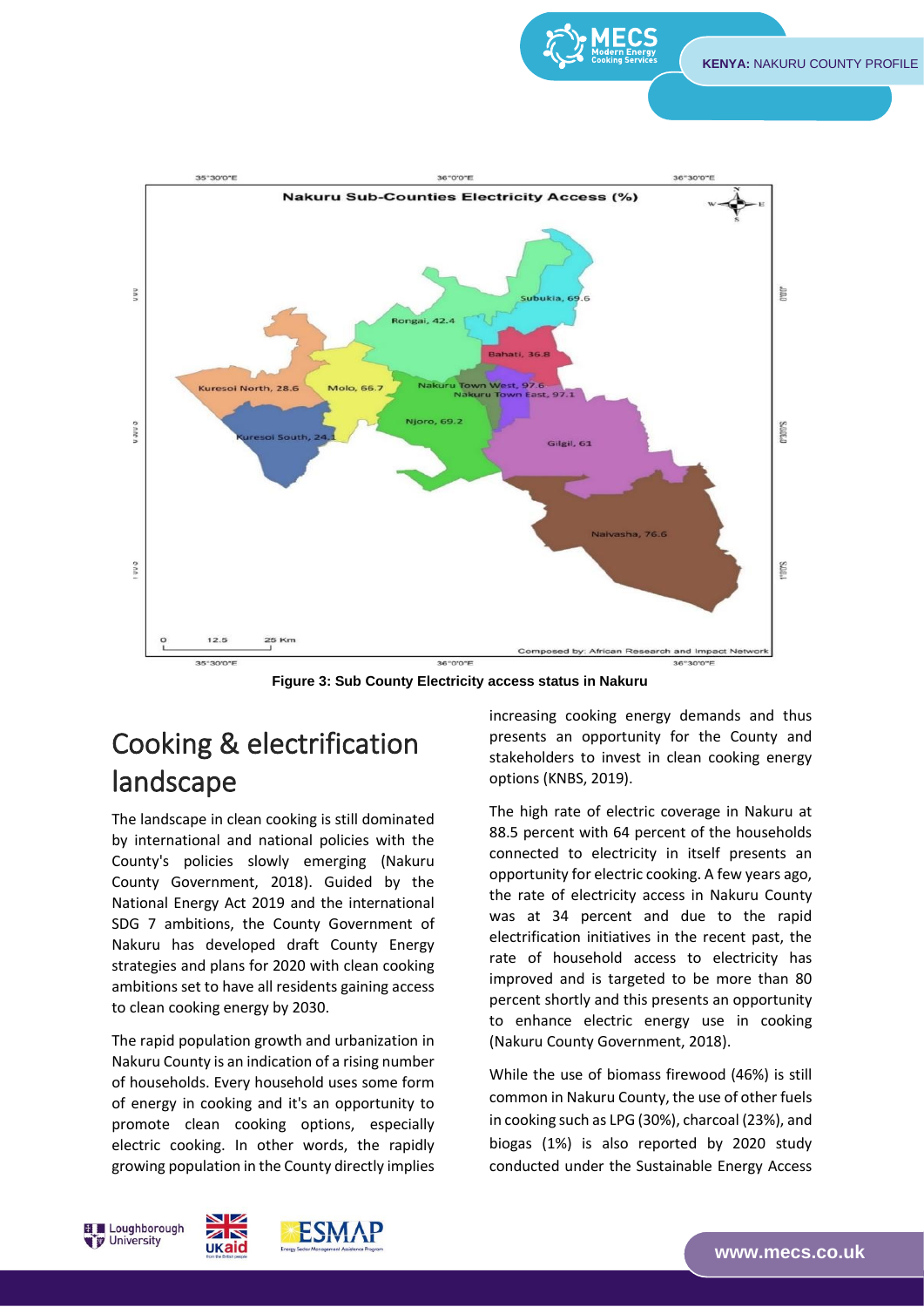**KENYA:** NAKURU COUNTY PROFILE

TRANSITIONS

Assessment by GIZ, ICLEI Africa in collaboration with the County government. More generally, the use of unclean cooking energy of firewood and charcoal stands at 69 percent in the County (Ministry of Energy, 2019). However, electricity is generally available in most parts of Nakuru County, with about 88.5 percent of the area covered under the various on-grid and off-grid electrification initiatives. The national grid is the main source of electricity in Nakuru, with about 88 percent of the residents having their meters connected to the national grid (ADF, 2019). While electricity infrastructure is available for most households, only about 64 percent of households are connected and able to use electricity in their households according to the recent energy access assessment under the Sustainable Energy Access and Climate Action Planning (SEACAP, 2020) program in Nakuru. The connected

# Energy market for ecooking

Nakuru County exhibits numerous opportunities for E-cooking development based on the enabling environment being created in terms of technological advancement in clean cooking technologies, research and innovation, partnership, policy development, and electrification opportunities. Based on this preliminary analysis, cooking with electricity could be about 40 percent less expensive than charcoal and LPG. Evidence emerging from other counties in the region belies the common perception that cooking with electricity is expensive. This is without pricing in the additional health benefits, convenience, and time savings associated with electric cooking. Looking at electricity access, supply, and demand data, Nakuru is a good case for promoting e-cook interventions.

households (64%) vary across the eleven (11) sub-counties. Access is generally high in the urban areas such as Nakuru town West (97.6%), Nakuru Town East (97.1%), and Naivasha sub-County (76.6%). Similarly, the Peri-Urban Counties such as Subukia, Njoro, and Molo also have significantly higher electricity access at 69.6 percent, 69.2 percent, and 66.7 percent, respectively. However, the connection is relatively low for rural areas such as Kuresoi South (24.1%) and Kuresoi North (28.6%). This implies that despite the reported increase in electricity access in Nakuru, this access is still unequal, with access mainly concentrated in urban areas while rural areas still have significantly low access (IEA, 2017).

Undoubtedly, more evidence regarding the feasibility of cooking with electricity in Nakuru is needed. Studies like cooking diary studies which gather data on county-specific cooking energy consumption and local cuisines' compatibility in the 47 counties and have been found helpful in many counties in changing perceptions about ecooking and hence worth exploring. At present, household and market assessments are ongoing to understand household cooking patterns and energy use, and the availability of e-cooking appliances in the market, considering that a robust supply chain is essential to promote adoption and sustain interest in ecooking.



ukaid

**www.mecs[.co.](http://www.mecs.co.uk/)uk**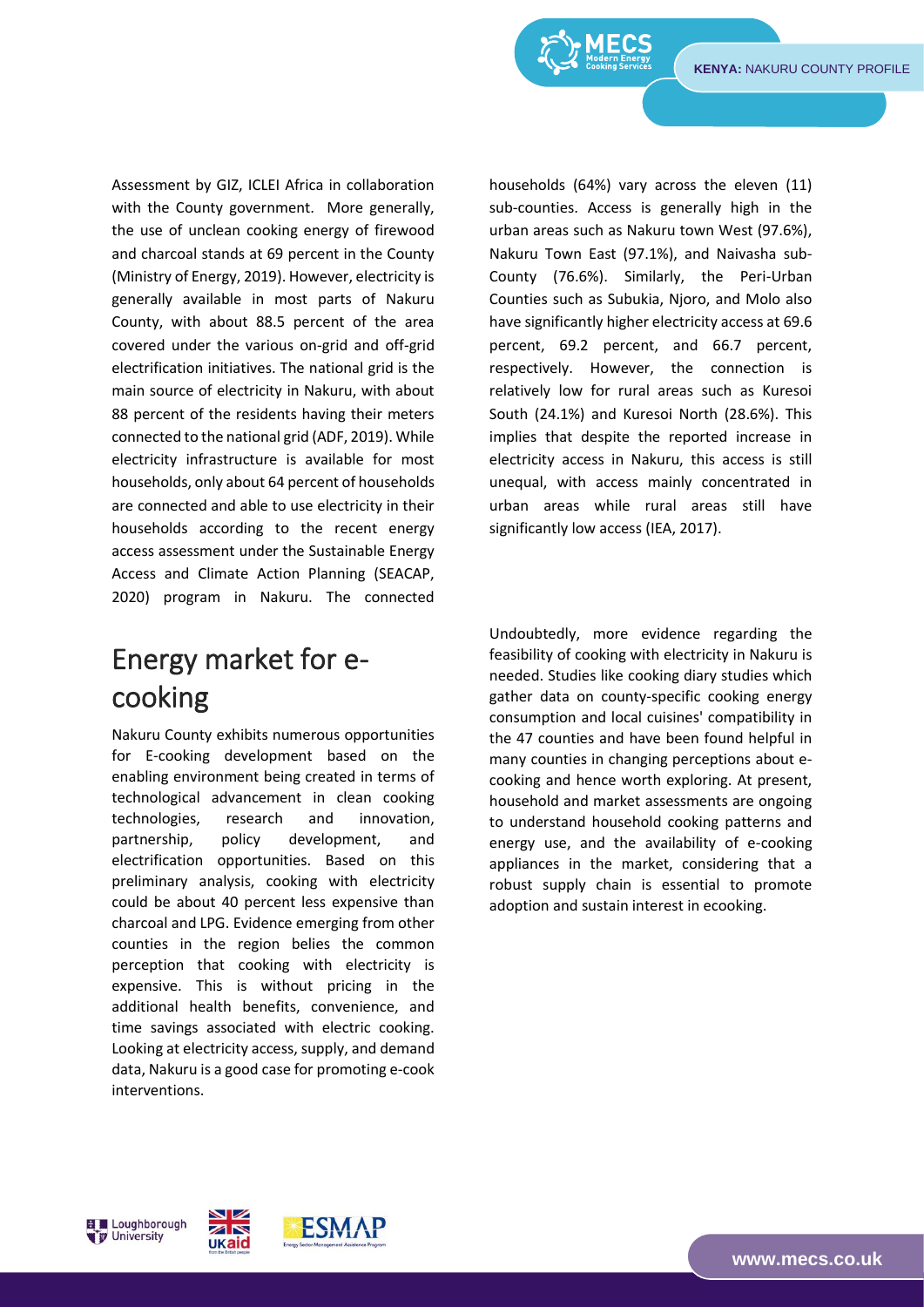TRANSITIONS

## The Policy Landscape

While Energy resources and management are not wholly devolved to the Counties in Kenya, the County Government of Nakuru, like any other County, has the sole responsibility to formulate the County energy planning and promote initiatives that foster energy access at the subnational level. The policy landscape in clean cooking is still dominated by international and national policies with the County's policies slowly emerging (Nakuru County Government, 2018). Guided by the National Energy Act 2019 and the international SDG 7 ambitions, the County Government of Nakuru has developed draft County Energy strategies and plans for 2020 with

clean cooking ambitions set to have all residents gaining access to clean cooking energy by 2030. The County has made forth various plans toward achieving the set targets for clean cooking access to all (CIDP, 2018). These plans target the promotion of partnerships, markets, technology, and policies that lead to quality and sustainable energy for all residents of the county (CCEAP 2018-2023) as shown below. Cooking with electricity is the cleanest way to cook (at the point of use), considering the minimal negative impact on the cook's health and household air pollution. Additionally, it offers the opportunity to increase environmental sustainability as more renewable sources of electricity are integrated into the grid, and fewer trees are cut.



#### **Figure 4: Key strategic actions stipulated by NCG toward energy targets aims**

The county further facilitates the energy value chain- creating and licensing affordable and accessible distribution channels for both lighting and cooking enterprises such as the LPG, M-KOPA Solar, etc., in line with the. 2019 energy Act. As part of supporting community-level energy access, several CBOs and private





companies such as the SCODE, World Vision, Clean Cooking Association of Kenya (CCAK), and M-Kopa operate in various sub-counties to promote clean cooking and solar home systems among households and community groups. All these operations are made possible through favorable national and county policies (Strategy,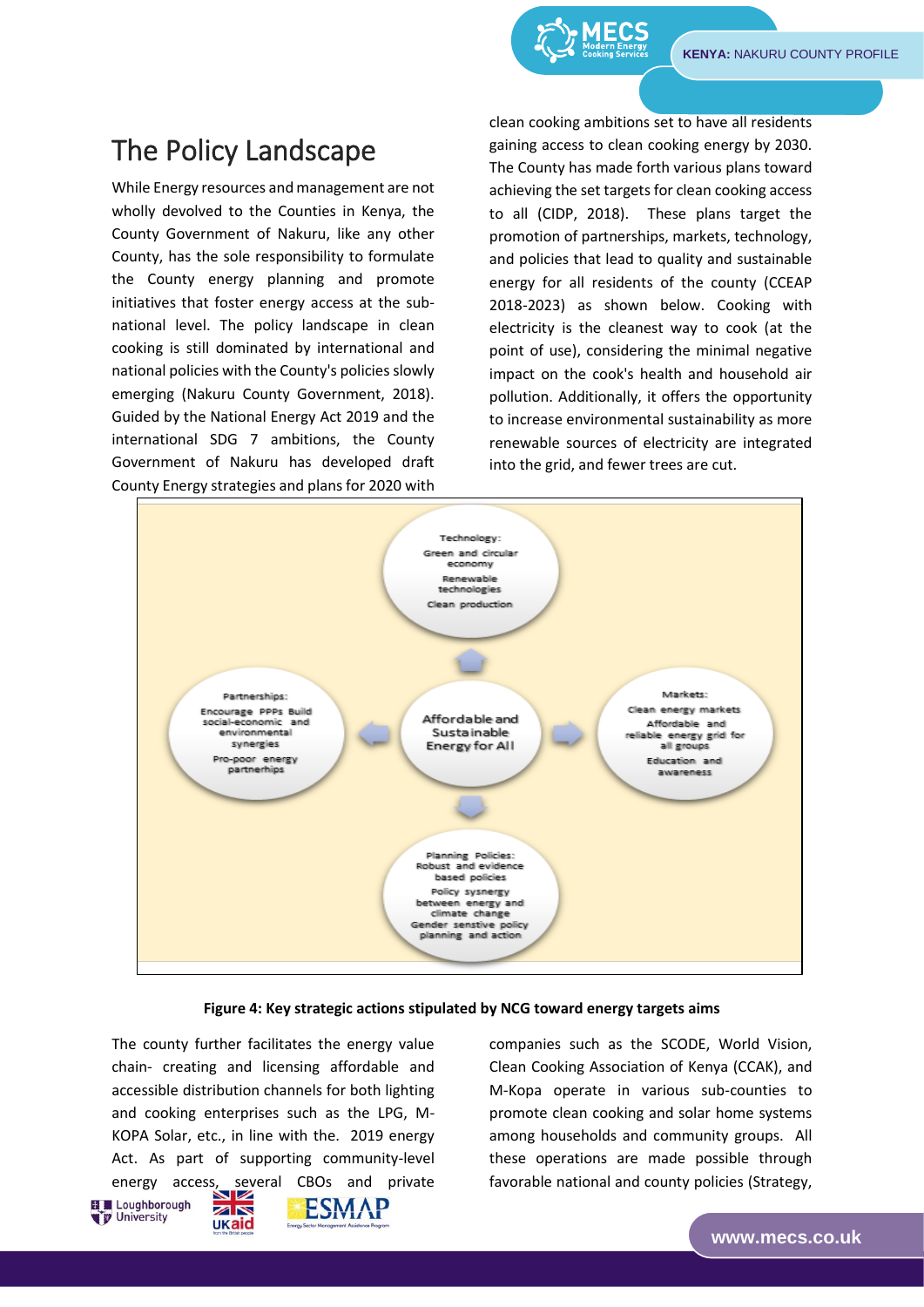**KENYA:** NAKURU COUNTY PROFILE

2018). While clean cooking energy access relies on the other policies in the entire value chain, the County has been a beneficiary of laws and regulations promoting the use of clean energy

and related products. In this regard, the energy policy landscape is summarized in the figure below:



**Figure 5: Policy Landscape of Nakuru County**

# Intervention for ecooking

Interventions to improve access to clean cooking energy in the past have mostly focused on burning solid fuels more cleanly through improved cookstoves (ICS); more recently the focus has been on cleaner fuels (e.g., biogas, liquefied petroleum gas (LPG), alcohol fuels, and solar cookers). The range of possibilities for cooking with clean modern energy (particularly concerning electricity) is increasing rapidly on a global basis. Electric cooking through specialized electric appliances such as electric kettles, rice cookers, ovens, and microwave ovens, among others is increasing worldwide and Africa has not been left behind.

New opportunities are opening for electric cooking (e-cooking) as a cost-effective, practical,

 $\blacksquare$ 

ZK

**UKaid** 

and desirable solution to the twin global challenges of clean cooking and electrification. Globally, momentum is building behind the transformative potential of e-cooking to achieve a range of environmental and social impacts. However, cooking is a complex, culturally embedded practice, that results in an array of behavioral change challenges that must be understood and overcome for these new opportunities to translate into impact at scale. The Modern Energy Cooking Services (MECS) program was designed to explore this space and pilot innovative new e-cooking services with the potential to rapidly scale. In Nakuru, as in many other communities, women are concerned about higher electricity bills and also the fact that it's hard to cook supper for a family of 10 in a single electric pressure cooker that leads to low uptake of the e-cooking in certain areas. These concerns may undermine efforts in promoting ecooking.





**www.mecs[.co.](http://www.mecs.co.uk/)uk**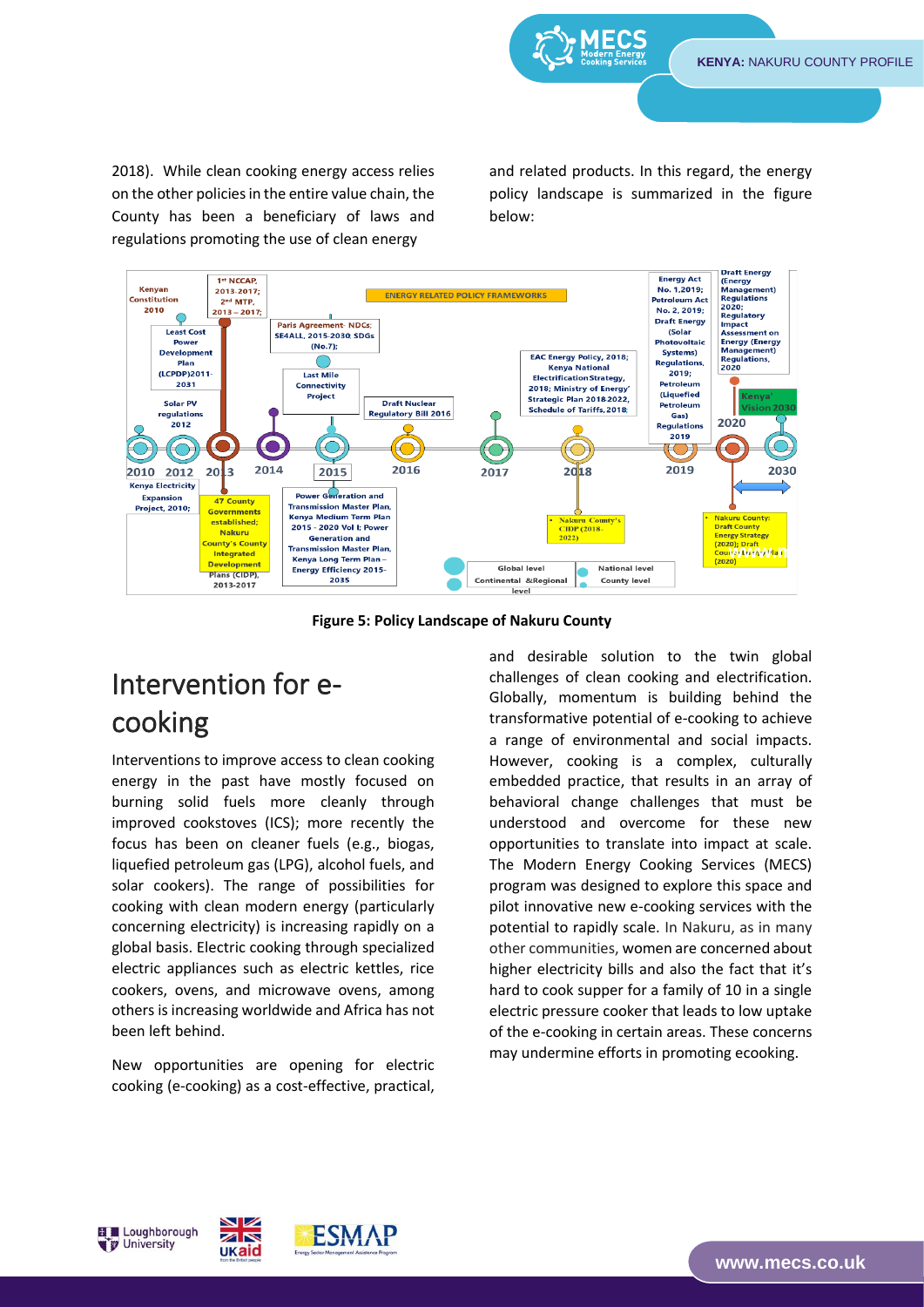# Challenges of E-cooking in Nakuru County & Potential Interventions

Some of the challenges that many face will include but are not limited to

- 1. *Uncertainty in supporting policies from National Government*: As the Counties may be striving to promote clean cooking technologies and electrification, they are not in total control of shaping energy dynamics as the national government through the Ministry and semi-autonomous entities have many roles to play. The reintroduction of the once lifted VAT for solar products for instance may reduce their sale and consumption to enhance the off-grid electricity supply in the Country as a whole and therefore also Nakuru County. The issues of safety and standards of for eCooking is also a concern that needs both policy and technical interventions at the national level.
- 2. *Availability and affordability of electric cooking appliances*: The electric cooking appliances are not readily available and if available are relatively expensive to be afforded by a majority due to high poverty levels. Efforts to have these appliances readily available in various brands, capacities and prices are slowly improving, in particular with the Global LEAP  $+$  RBF programme, which facilitated the sale of EPCs in Nakuru County via Von Hotpoint and SCODE. However it still requires a collaborative effort by all stakeholders to ensure that consumer financing is available to break down the high upfront cost and that supply

chains for retail and after sales service extend across the county.

- 3. *Changing social norms*: While cooking in households is a physical event and practice, they are defined by social beliefs, cultures, and norms of the society. Nakuru County is a cosmopolitan area and thus cooking cultures vary considerably. However, the challenges of electric cooking fitting within the culture to accommodate the quality, quantity, and variety is a concern that has to be addressed. More studies need to be conducted alongside sensitization and capacity building with local partners and communities.
- 4. *Leaving no-one behind*: Despite numerous interventions, there is still a low awareness and sensitization of the benefits of clean cooking and electrification in the more remote parts of the county. Geographical accessibility especially in areas where there is not connected to the grid in Nakuru has been a challenge. However, off-grid eCooking is now being piloted by SCODE in several rural communities, which has been accompanied by awareness raising campaigns and targeted training for community members.
- 5. *Mitigating unstable electricity supply*: Electricity fluctuation and blackouts are major challenges in the County. This presents a great challenge to electric cooking, however SCODE are piloting batterysupported eCooking, which uses energy storage to mitigate the instability in electricity supply.